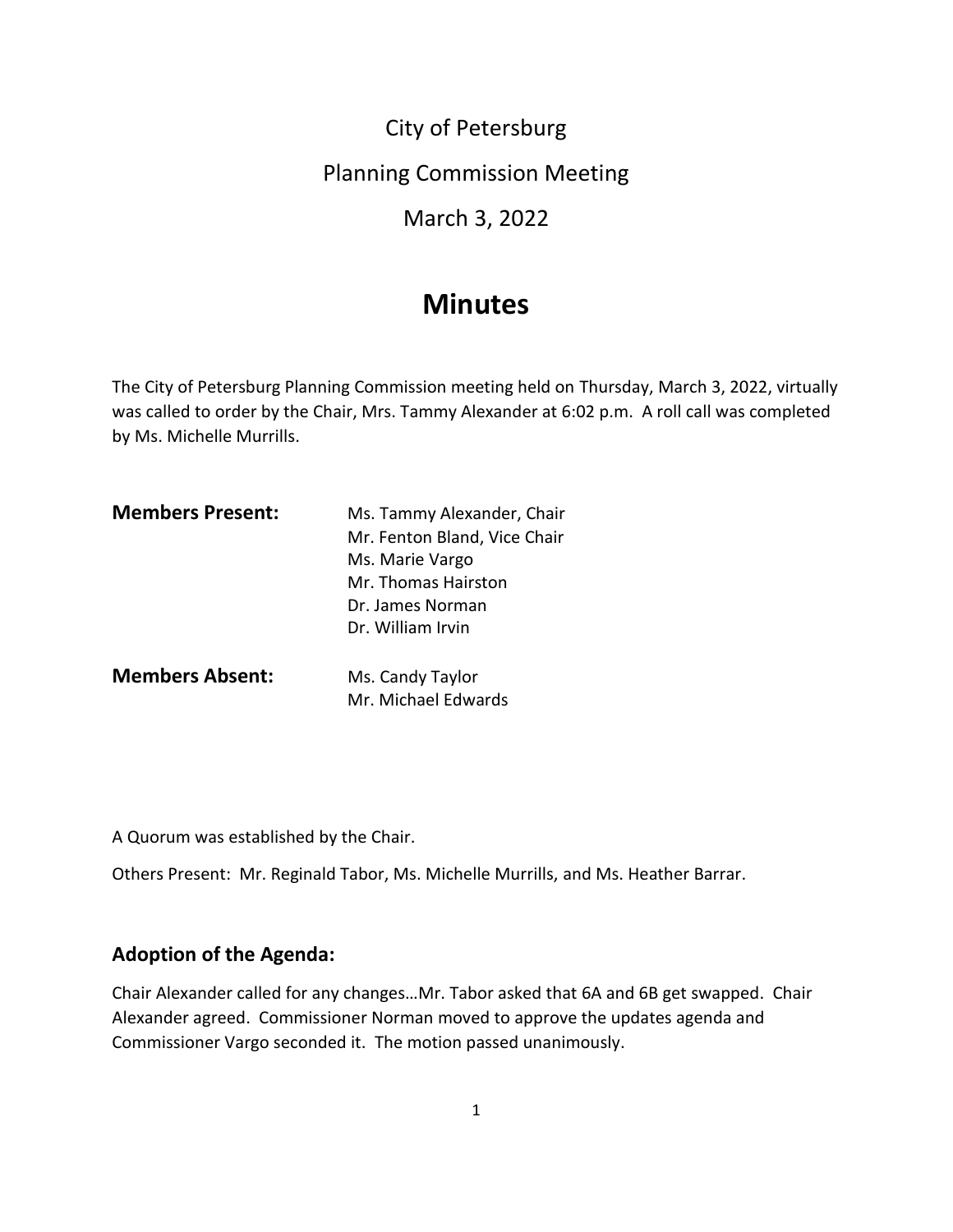### **Minutes:**

Chair Alexander found a typo that was immediately fixed. Then Commissioner Norman moved for the adoption of the Minutes from the February 3, 2022, meeting; Commissioner Harriston seconded the motion. The motion passed unanimously.

### **Public Information Period:**

Chair Alexander opened the Public Information Period to anyone who wished to speak on an item not on the agenda. No one chose to speak and so the Chair closed the public information period.

### **Public Hearings:**

Chair Alexander read the notice of a public hearing as follows:

**6a. City Code Amendment 2021-01:** a resolution recommending approval of amendments to the City of Petersburg Code of Ordinances, Chapter 50. Environment Article II. Noise to the City Council (continued from the February 3rd, 2022, Planning Commission meeting.)

Director Tabor made the presentation. He said that this was a request from City Council to review the City Code related to noise and to provide a recommendation. Previously the Commission held a public hearing at the Train Station and considered then changing the code to include outdoor decibel levels for business uses. The Council asked the Commission to revisit the code related to noise. At the last Commission meeting they established a committee to review the ordinance and come back to the full Commission with recommendations. The committee consists of Chair Alexander, Commissioner Vargo and Commissioner Hairston, also the City Manager, the Chief of Police, the Zoning Administrator, and Mr. Tabor.

Mr. Tabor wanted to make sure that everyone on the Commission knew what the code was. Within the code there is a declaration of policy that states, "it is hereby declared to be the public policy of the City to protect the citizens excessive noise which is detrimental to life, health, and enjoyment of property. In order to promote the public health safety welfare and peace and quiet of its inhabitants of the city the standards of this article related to noise are hereby adopted. Then in the section of definitions, noise is defined as "any steady-rate or impulsive sound occurring on either a continuous or intermittent basis that disturbs person or that causes or lends to cause an adverse effect on humans". Also, in definitions there is a definition for when which is defined as "…between the hours of 7 a.m. and 10:00 p.m. weekdays and from 9 a.m. to 10:00 p.m. on Saturdays, Sundays and legal holidays observed by city government unless otherwise specified. Nighttime means those times excluded from the definition of daytime." Also in the code is the definition of how measured "…such levels shall be measured at the property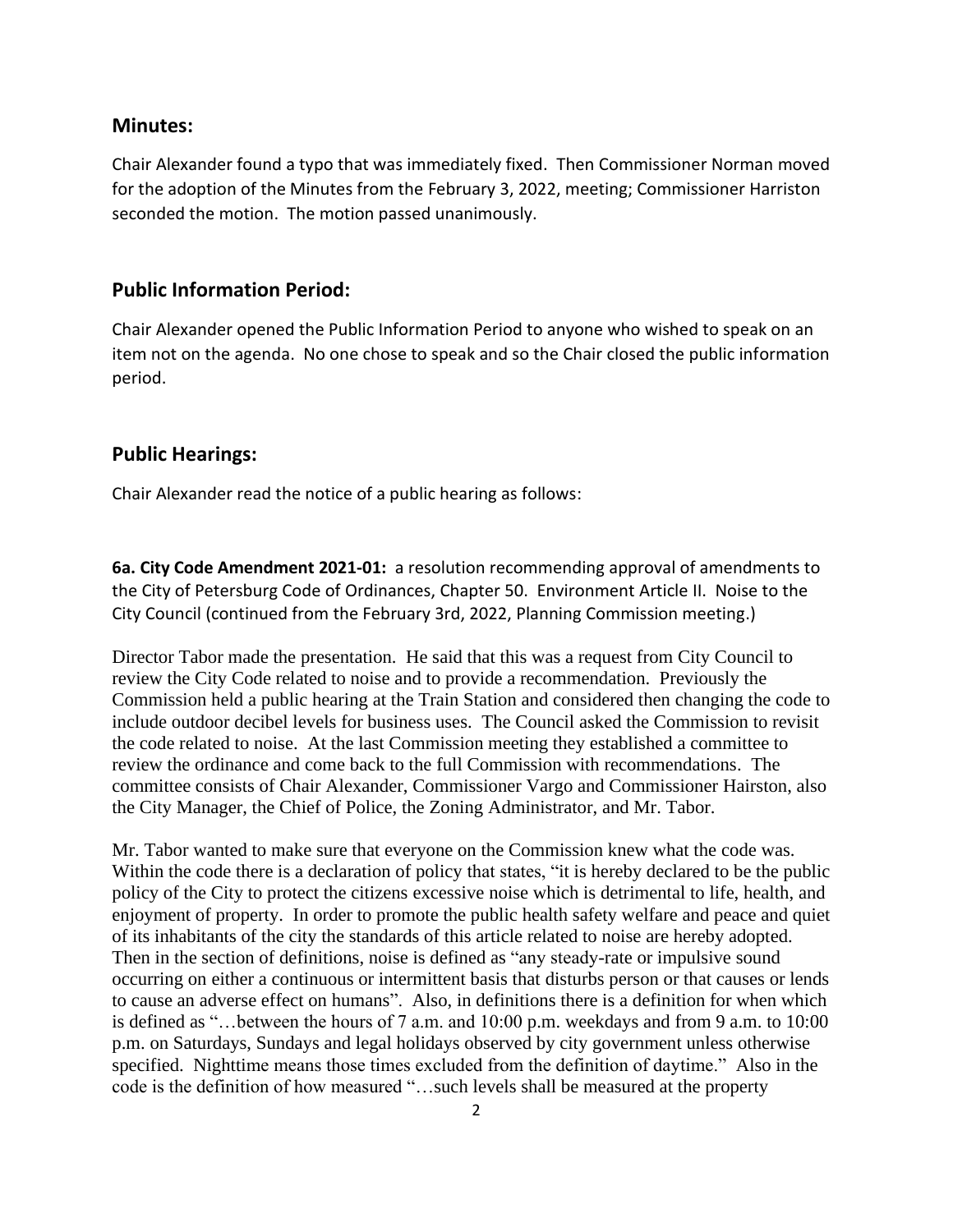boundary of the sound source, at any point on public property, or at any point within any other property affected by the noise. When noise emanates from public property including street rightof-way, such levels shall be measured at any point on public property or at any point within any other property affected by noise." Also, if the "noise (is) measured in more than one zoning district classification, the limits of the most restrictive classification shall apply."

Mr. Tabor also said that How (Enforcement) would start with a written or verbal warning from the Chief of Police or his designee. Then if it persists for longer than five minutes after the warning then the Police Chief, or his designee will then charge person responsible for the event causing the noise disturbance. No person shall be charged with a violation of the provisions of this section unless a violation is committed in the presence of the Police Chief or his designee. The person operating or controlling a noise source shall be guilty of any violation caused by that source. If that cannot be determine, any owner, tenant or resident physically present on the property where the violation is occurring is rebuttably presumed to (be) responsible for the noise violation. Any person who violates any provision of this article shall be deemed to be guilty of a class 4 misdemeanor for a first offense and a class 3 misdemeanor for each subsequent offense.

FYI sounds with decibels more than 85 are harmful. Noises that are above 150 can rupture ear drums. The average human pain threshold is met at 110. Around 50 is quiet suburb. Garbage disposal is right at 80 decibels.

During the February 3 meeting, the Planning Commission appointed the committee and the committee met on February 28<sup>th</sup>. The committee considered the noise ordinance of Staunton, Virginia, which has three clauses.

1. The Committee considered the Noise Ordinance in Staunton, Virginia. https://www.stauntondowntown.org/noise-ordinance-q-a/

NOW, THEREFORE, BE IT ORDAINED by the Council of the City of Staunton, Virginia, that Section 8.25.190 Entertainment area exception, of Article I, In General, of Chapter 8.25, Noise, of Title 8, Health and Safety, of the Staunton Code be

8.25.190 Entertainment area exception.

(1) The foregoing sections notwithstanding, musical entertainment may be provided by businesses situated in the central business district as described herein. In such cases, the level of noise created by or from the musical entertainment shall not exceed 80 dBA as measured at any point 50 feet perpendicular to the apparent property boundary of the property from which the noise emanates; and, notwithstanding the foregoing, during the period beginning 11:30 p.m. local time and ending 9:00 a.m. local time, such noise shall not occur or extend beyond the interior of such businesses. "Musical entertainment" as used herein shall mean music made by what are commonly known as musical instruments, recordings of music, choral or vocal singings sponsored or provided by the business wherefrom the noise emanates.

(2) The central business district as used herein is described as: Beginning at the intersection of Coalter Street and Frederick Street, thence with Frederick Street, west, to its intersection with Lewis Street, thence with Lewis Street, south, crossing Middlebrook Avenue to the C&O Railroad right-of-way, thence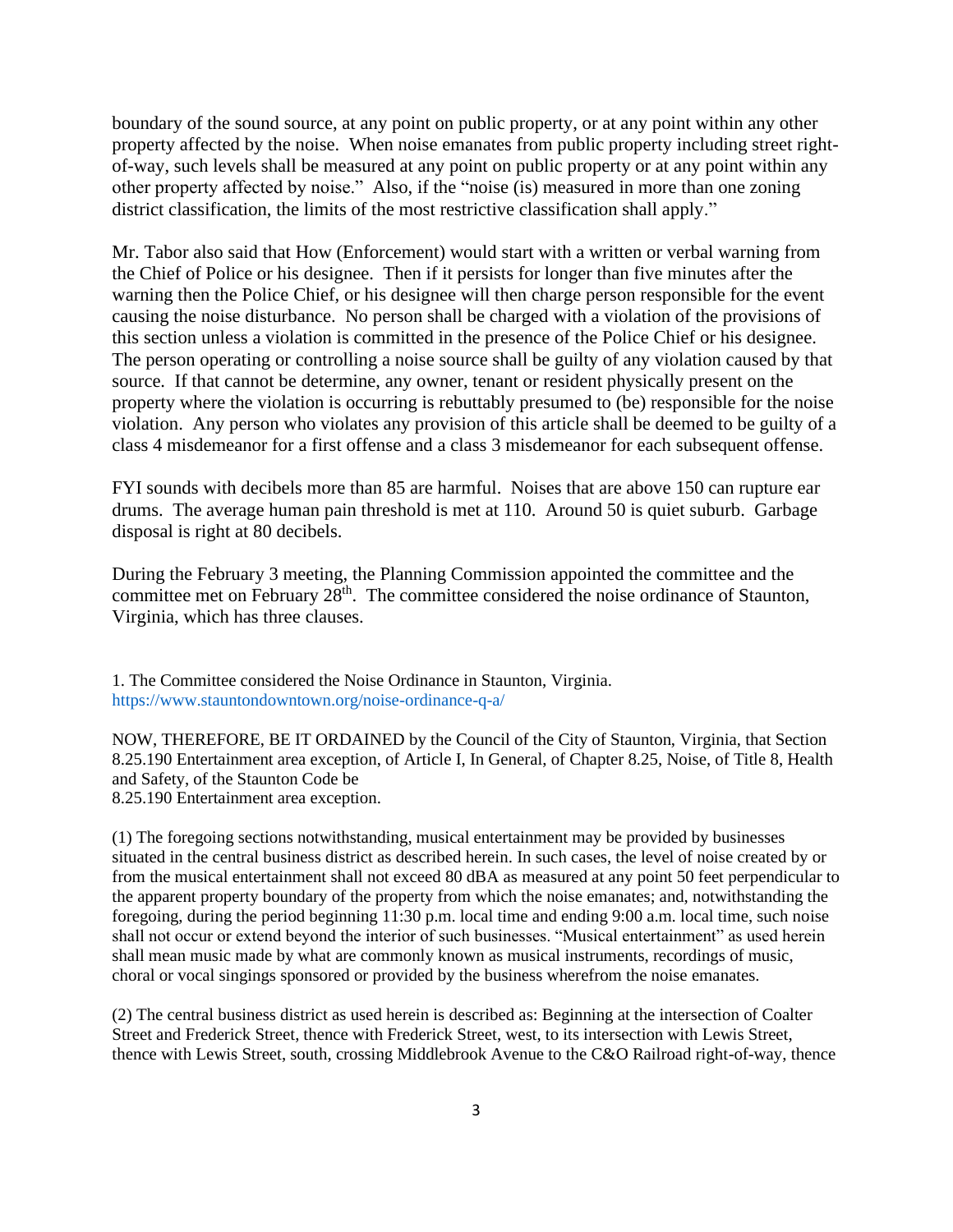with the C&O right-of-way, east, to Coalter Street, thence with Coalter Street, north, to its intersection with Frederick Street, the point of beginning.

(3) The musical entertainment, subject hereof, is exempt from the provisions of SCC 8.25.080, 8.25.100, 8.25.11 0, and 8.25.160, except as provided in subsection (l) of this section.

In all other respects, the provisions of Section 8.25.190, Entertainment area exception, of Article I, In General, of Chapter 8.25, Noise, of the Staunton City Code remain the same and are hereby restated, confirmed and reordained.

Introduced: March 22, 2012 Adopted: March 22,2012 Effective Date: March 22, 2012

#### **Staunton Ordinance Summary**

- It establishes an Entertainment Area that includes exceptions to the permitted noise decibel levels.
- It establishes 80 dBA as measured at any point 50 feet perpendicular to the apparent property boundary as a limit.
- It prohibits noise beyond the interior of businesses in the entertainment area during the period beginning 11:30 p.m. local time and ending 9:00 a.m.
- It defines the boundaries of the entertainment area.
- It defines musical entertainment.

#### **Recommendations**

During the Committee Meeting, the following recommendations were identified:

- 1. Police Department Officers should use calibrated Sound Meters to determine sound levels prior to issuing code violation notices related to noise.
- 2. Noise levels in the City Code should be enforced.
- 3. Definition of an Entertainment District with appropriate sound levels should be part of the Downtown Master Plan process.

#### **Other Considerations**

- 1. Noise should be measured 50 Feet (30 or 35 would be across the street) from the property line of the Noise Source.
- 2. A City-wide maximum noise level could be considered such as 75 dBA daytime and 65 dBA night.
- 3. Amendments to the daytime and nighttime hours could be considered:

From 7:00 a.m. to 10:00 p.m. daytime (current) To 7:00 a.m. to 10:00 p.m. daytime Monday through Friday 9:00 a.m. to 11:00 p.m. daytime on Saturday and Sunday 9:00 a.m. to 11:00 p.m. daytime Friday through Sunday 9:00 a.m. to 11:00 p.m. daytime Thursday through Sunday 4. Sec. 50-33. - Specific prohibitions.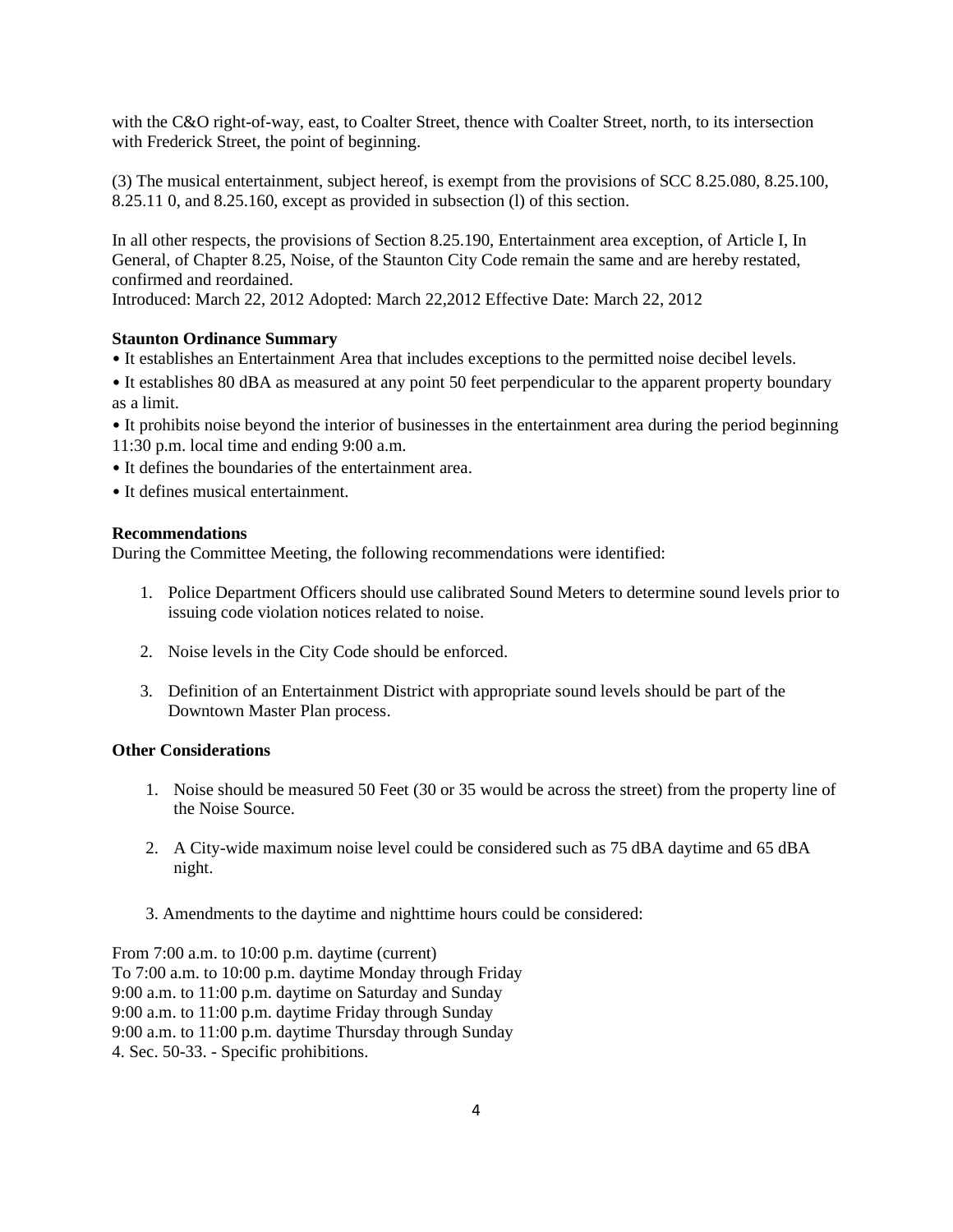It shall be unlawful to produce noise that exceeds the maximum permissible sound levels defined in Sec. 50-36. - Maximum permissible sound levels generally. Provided however, that the prohibitions of this section shall not apply to emergency work to provide public facilities or utilities, or to remove debris, when necessary to protect the public health or safety.

Mr. Tabor said that unless otherwise noted, all sections of the noise ordinance that were not specifically changed would remain the same.

Sec. 50-33. - Specific prohibitions.

It shall be unlawful for any person:

- (a) To use, operate or play any radio, phonograph, television, record, compact disc or tape player, musical instrument, loudspeaker, sound amplifier or other machine or device capable of producing or reproducing sound in such a manner or with such volume or duration that it is heard between 11:00 p.m. and 7:00 a.m.:
	- (1) Inside the confines of the residential dwelling, house or multi-family dwelling of another person; or
	- (2) at 50 or more feet from the device, except for devices permitted to be used at public parks or recreation fields, sporting events, school-sponsored activities on school grounds, or duly authorized parades, public functions or commemorative events.
- (b) To allow noise between the hours of 10:00 p.m. and 7:00 a.m. that is heard either inside the confines of the residential dwelling, house or multi-family dwelling of another person or at 50 or more feet when the noise is made by one or more persons.
- (c) To operate, install, have, or permit on the outside of any store, shop, business establishment, warehouse or commercial building, any loudspeaker or other sound-producing or reproducing device capable of emitting music, noise, sounds, tapes or voice in such manner that it is heard on any public sidewalk or street unless it is used only intermittently for announcing or paging an individual or unless it signals the ringing of a telephone, danger from smoke, a fire or a burglary or the beginning or stopping of work or school, or unless it is operated in accordance with conditions of zoning.
- (d) Using any instrument, whistle, drum or bell or making any other unnecessary noise for the purpose of advertising, announcing, or otherwise calling attention to any goods, wares, merchandise, or to any show, entertainment, or event. The provisions of this section shall not be construed to prohibit the selling by verbally announcing the sale of merchandise, food, or beverage at licensed sporting events, parades, fairs, circuses or other similarly licensed public entertainment events.
- (e) To play or permit the playing of any radio, stereo, tape player, compact disc player, loud speaker or other electronic device or mechanical equipment used for the amplification of sound, which is located within a motor vehicle, and which is heard from outside the motor vehicle at a distance of 50 feet or more from the vehicle. This provision shall not apply to sirens, loud speakers and emergency communications radios in public safety vehicles, nor shall it apply to motor vehicle alarms or other security devices.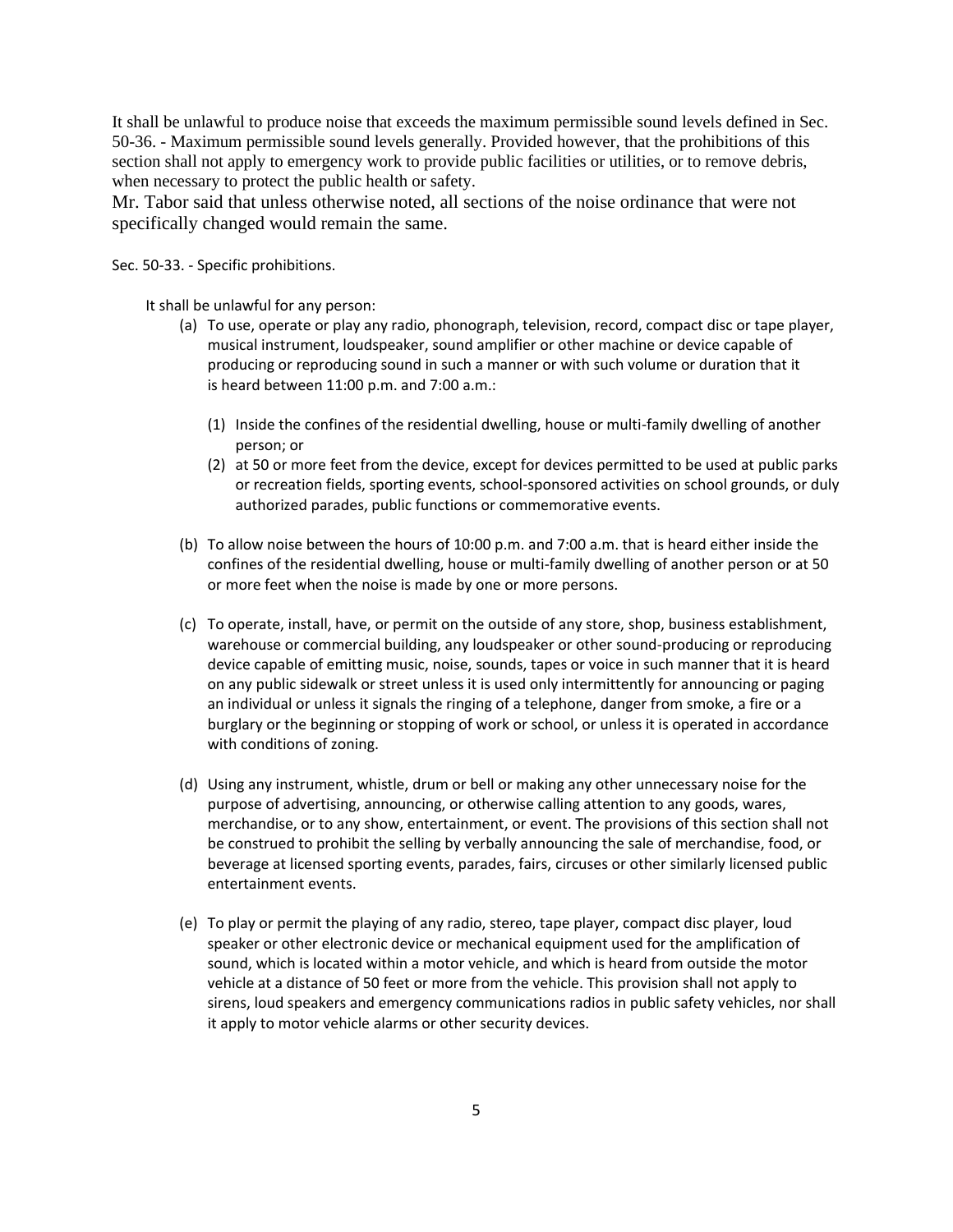- (f) To create noise heard in residential areas in connection with the loading or unloading of refuse, waste or recycling collection vehicles between the hours of 10:00 p.m. and 7:00 a.m., except those areas zoned for urban mixed use, when the sound or noise is produced in connection with the loading or unloading of refuse, waste or recycling collection vehicles.
- (g) To create a noise disturbance across a residential property line between 10:00 p.m. and 7:00 a.m. in connection with lawn care, leaf removal, gardening, tree maintenance or removal, other landscaping, lawn or timbering activities; the operation of any mechanically powered saw, drill, grinder, sander or similar device; or the construction, demolition, repair, paving, excavation or alteration of a building or street.
- (h) Operating or causing to be operated between the hours of 10:00 p.m. and 7:00 a.m. on weekdays and between the hours of 10:00 p.m. and 9:00 a.m. on Saturdays, Sundays and legal holidays observed by city government equipment used in the construction, repair, alteration or demolition work on buildings, structures, alleys or appurtenances thereto in the outdoors in any residential district within 100 yards of a lawfully occupied dwelling. This section shall not apply to construction of public projects, the repair or maintenance work performed on such projects or work performed by private or public utility companies for the repair of facilities or restoration of services.

Provided however, that the prohibitions of this section shall not apply to emergency work to provide public facilities or utilities, or to remove debris, when necessary to protect the public health or safety.

Sec. 50-34. - Exemptions.

This provision shall not apply to:

- r
- (a) Noise generated in connection with the business being performed in an industrial area;
- (b) Locomotives and other railroad equipment, and aircraft;
- (c) Sound emanating from any area permitted by the Virginia Department of Mines, Minerals And energy or any division thereof;
- (d) Police, fire, ambulance or emergency vehicle sirens;
- (e) Sounds created when responding to emergencies, including emergency utility repairs;
- (f) Motor vehicles and trucks traveling on roads;
- (g) Heat pumps and/or air conditioners on residential properties;
- (h) Backup generators running during power outages;
- (i) Public transportation facilities;
- (j) Burglar, fire or other alarms tests between 7:00 a.m. and 9:00 p.m.;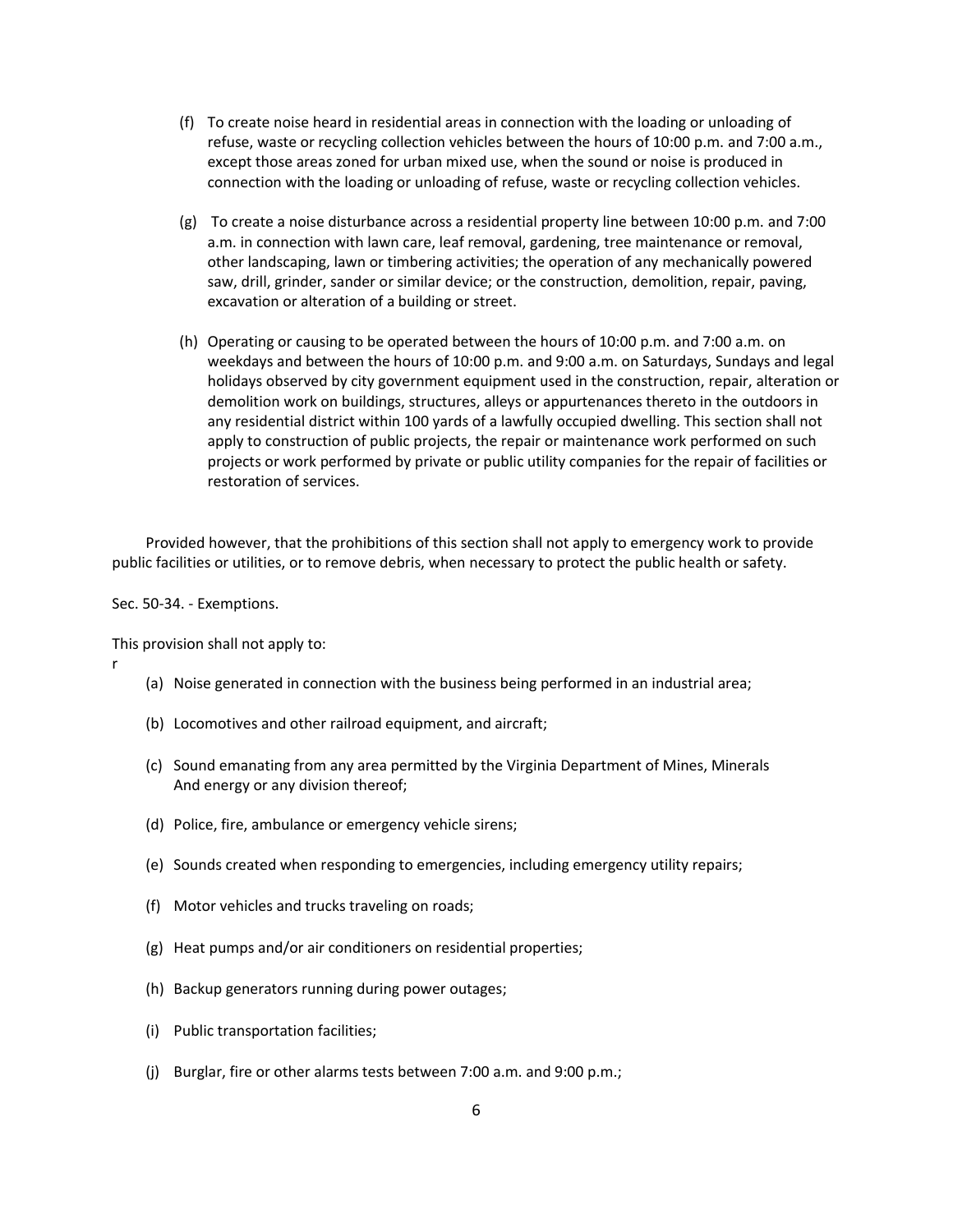- (k) Band performances or practices, athletic matches or practices and other such activities On school or recreational grounds between 7:00 a.m. to 11:00 p.m.;
- (l) Religious services, religious events or religious activities, including, but not limited to music, bells, chimes and organs which are a part of such religious activity between the hours of 7:00 a.m. to 11:00 p.m.;
- (m) Sound amplifying equipment used at public parks or recreation fields provided the operation of such equipment has been approved by the department of parks and leisure services;
- (n) Activities for which the regulation of noise has been preempted by federal law;
- (o) Parades, fireworks or other special events or activities for which a permit has been issued by the city, within such hours as may be imposed as a condition for the issuance of the permit.

Commissioner Hairston said that whatever the number is that is decided on, it should be the same through out the city. That way then it is not only fair but that everyone can understand what the numbers for their area would be. Chair Alexander agreed because Chief Christian said that his officers do not carry a zoning map with them and do not know the differences. Chair Alexander said that she is for a flat 75/65 spread, but that the industrial zones may need to be a little louder. But she then found where that noise is exempt.

Commissioner Vargo then put forth a motion that the commission should recommend a noise ordinance of nighttime 11 p.m. to 7 a.m. 75 decibels day/ 65 night, with a recommendation of an entertainment district overlay to be considered later. Commissioner Irvin then seconded it. Commissioner Hairston then asked if Commissioner Vargo's motion said that we had to have an entertainment district and how does that work? Commissioner Vargo said that she was trying to get something simple done to make it easy for everyone. With the motion put forth by Commissioner Vargo and seconded by Commissioner Irvin, the role was taken. With 4 ayes and 1 abstention, the motion passed and was sent to City Council.

**6b. 22-CPA-01**: A resolution recommending approval of amendments to the City's Comprehensive Plan to comply with the Chesapeake Bay Preservation Act to the City Council. (Continued on from the February 3, 2022, Planning Commission meeting.

Director Tabor gave the presentation for this as well.

There were a couple of words that the state said needed to be changed in order to be in line with what the State and Federal governments wanted in order to be in line with the rest of the state. These were all changes that needed to be made according to DEQ. There was a discussion about whether or not the commission needed more time to go over the

different changes. Ms. Heather Barrar then asked if she could get a copy of the document and read through it.

Chair Alexander asked if it was possible to move this to the next meeting even though it had already been pushed back once. Director Tabor said that no it is on the agenda for the next City